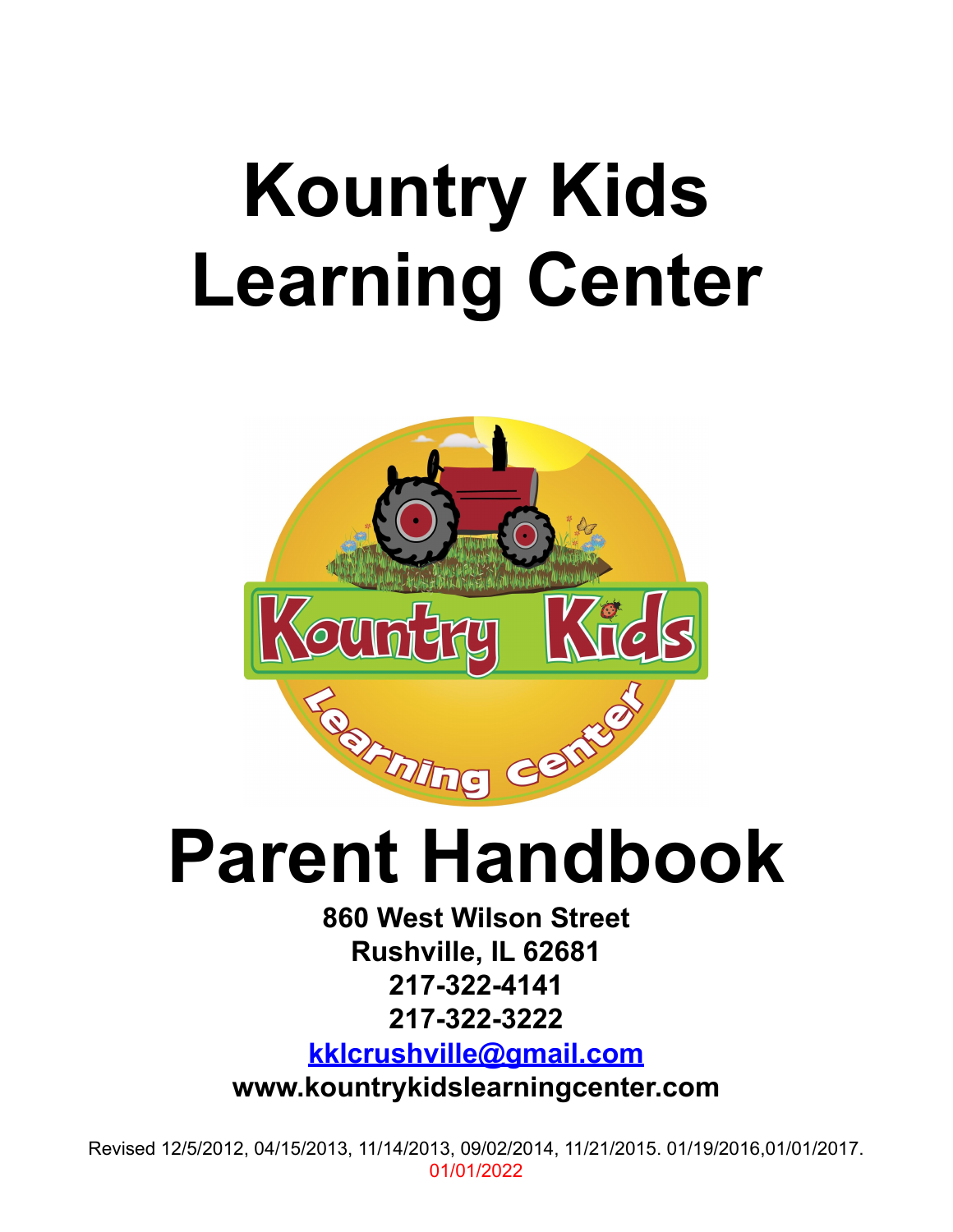## **Table of Contents**

| <b>MISSION STATEMENT</b>                               | 3                |
|--------------------------------------------------------|------------------|
| <b>PROGRAM PHILOSOPHY</b>                              | 3                |
| <b>PROGRAM GOAL</b>                                    | $\mathbf{3}$     |
| <b>LICENSING INFORMATION</b>                           | 3                |
| <b>INSURANCE COVERAGE</b>                              | $\mathbf{3}$     |
| <b>HOURS OF OPERATION</b>                              | 3                |
| <b>HOLIDAY SCHEDULE</b>                                | $\boldsymbol{4}$ |
| <b>VACATION SCHEDULE</b>                               | 4                |
| <b>ENROLLMENT &amp; WITHDRAWAL</b>                     | 4                |
| <b>TUITION &amp; FEES</b>                              | 5                |
| <b>LATE PAYMENT FEES</b>                               | 5                |
| <b>RETURNED CHECKS</b>                                 | 5                |
| <b>OVERTIME FEES</b>                                   | 5                |
| <b>ADMISSION</b>                                       | $6\phantom{1}6$  |
| <b>WITHDRAWAL</b>                                      | $6\phantom{1}6$  |
| <b>REFUND POLICY</b>                                   | $6\phantom{1}6$  |
| <b>ARRIVAL &amp; DEPARTURE PROCEDURES</b>              | $6\phantom{1}6$  |
| <b>LATE PICK UP POLICY</b>                             | $6\phantom{1}6$  |
| <b>MANDATED REPORTING</b>                              | $\overline{7}$   |
| <b>COMMUNICATION POLICY</b>                            | 7                |
| <b>EDUCATIONAL PROGRAM</b>                             | $\overline{7}$   |
| <b>CLASSROOM DESCRIPTIONS AND REQUIRED SUPPLIES</b>    | 8                |
| <b>MEALS AND SNACKS</b>                                | $\boldsymbol{9}$ |
| <b>ABSENCE</b>                                         | 9                |
| <b>INCIDENT/ACCIDENT POLICY</b>                        | 9                |
| <b>EMERGENCY POLICY</b>                                | 10               |
| <b>MEDICATION POLICY</b>                               | 10               |
| <b>FIELD TRIPS/OFF PREMISES TRIPS</b>                  | 11               |
| <b>PARENT/GUARDIAN/GRANDPARENT PARTICIPATION</b>       | 11               |
| <b>PARENT/TEACHER CONFERENCES</b>                      | 12               |
| <b>COMPLAINT PROCEDURES</b>                            | 13               |
| PERSONAL BELONGINGS POLICY                             | 13               |
| RELEASE OF PERSONAL INFORMATION/CONFIDENTIALITY POLICY | 14               |
| <b>GUIDANCE AND DISCIPLINE POLICY</b>                  | 14               |
| <b>FIRE AND SEVERE WEATHER DRILLS</b>                  | 15               |
| <b>ADVERTISING AND MEDIA POLICY</b>                    | 15               |
| <b>NONDISCRIMINATION POLICY</b>                        | 15               |
| <b>SPECIAL NEEDS POLICY</b>                            | 16               |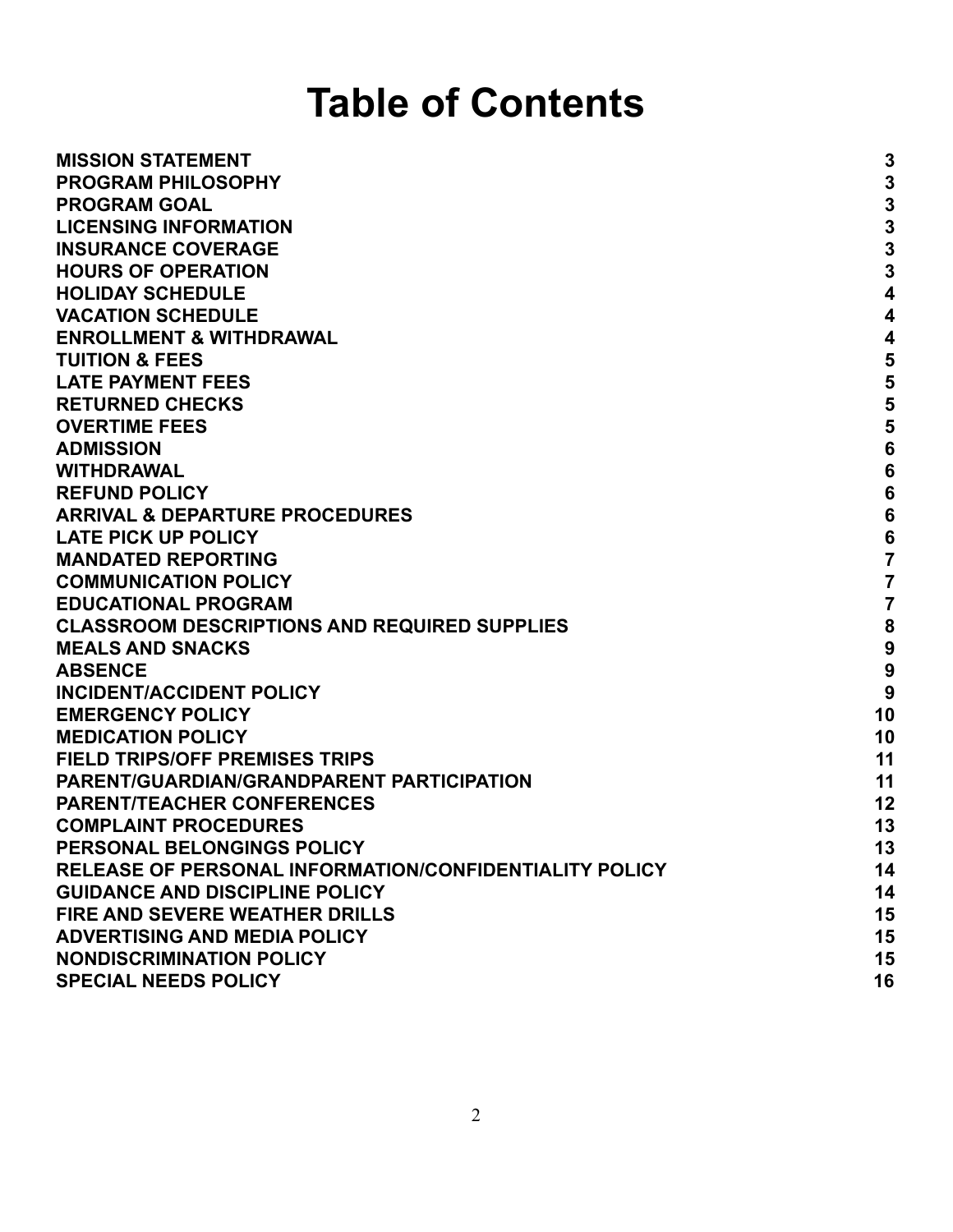### **Contact Information**

Kountry Kids Learning Center is located at 860 West Wilson Street, IL 62670. Owned and operated by Kris and Stephanie Neuman.

### **Mission Statement**

To provide quality care for children age 6 weeks through 12 years. To help each child develop in an age appropriate environment. To provide a strong learning environment.

### **Program Philosophy**

Kountry Kids Learning Center's program philosophy is based on meeting the developmental needs of children. The daily activities provide children experiences that enrich and enhance each child's cognitive, language, social, emotional, physical, and creative development. The children will be given opportunities to create, explore the environment, learn problem-solving and personal interaction skills, and learn concepts through first-hand experiences. Children develop a positive self-concept through a balance of child and teacher directed activities. Staff serve as positive role models, and provide care that is supportive, nurturing, warm, and responsive to each child's individual needs. We respect families as the primary and most important providers of care and nurturing. We believe parents and teachers are partners in children's care and education.

### <span id="page-2-0"></span>**Program Goal**

Kountry Kids Learning Center strives to set a standard of excellence in early childhood education by providing high quality care and education in a family oriented environment. KKLC will help build a foundation for our children to be successful in all aspects of life.

### <span id="page-2-1"></span>**Licensing Information**

Kountry Kids Learning Center is licensed by the Illinois Department of Children and Family Services (DCFS). The license number is 521-320. The license is posted in a visible place at all times. DCFS inspects Kountry Kids Learning Center periodically and unannounced to ensure that all requirements are met by the State of Illinois.

### <span id="page-2-2"></span>**Insurance Coverage**

We carry comprehensive general liability insurance along with accident / medical coverage for the children and employees.

### <span id="page-2-3"></span>**Hours of Operation**

Kountry Kids Learning Center will be open Monday thru Friday from 5:00a.m. to 6:00 p.m. except where holidays apply. (See Holiday Schedule Policy)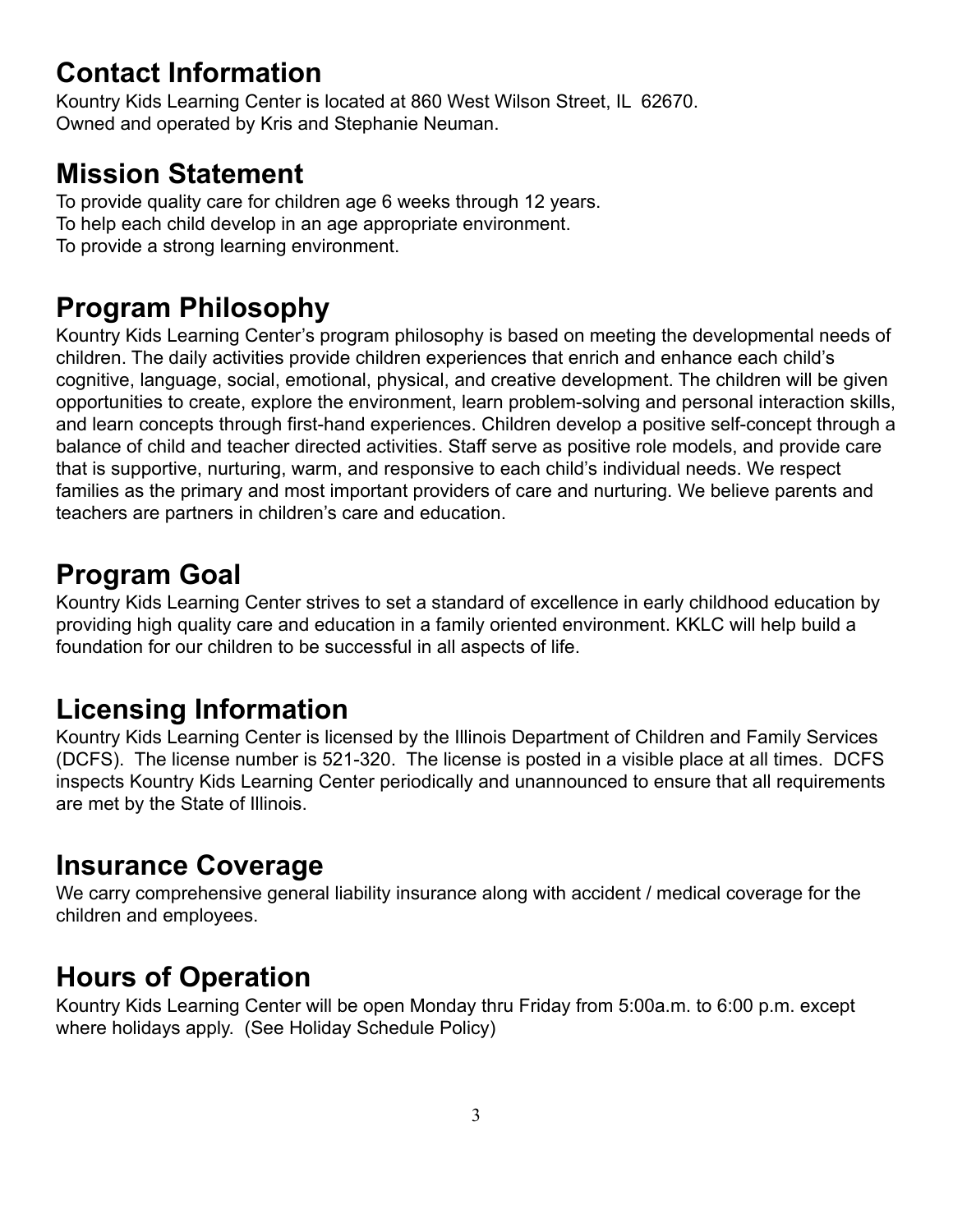### <span id="page-3-0"></span>**Holiday Schedule**

The center is closed in observance of the following major holidays each year:

New Year's Day **Thanksgiving Day** Fourth of July Week Christmas Eve Labor Day Christmas

Memorial Day **Day after Thanksgiving** 

We will close early on New Year's Eve in order to provide the opportunity for our staff to enjoy time with their family.

Normal full time rates will apply to weeks that include these holidays, although the center will be closed. In the event we are closed due to acts of nature (such as tornadoes, snow, etc.) your full weekly payment is due. If holiday falls on the weekend KKLC staff will have a holiday day the following Monday. (all normal rates apply)

### **Vacation Schedule**

Kountry Kids Learning Center will be closed the week of July  $4<sup>th</sup>$  each year. This week is to provide vacation time for our employees. Parents will not be billed for this week. Parents are responsible for providing childcare this week.

One weeks vacation time will be given to each full time child at half (50%) of the regular weekly rate for a consecutive 5 day period. Children are not eligible for this vacation until they have been in attendance for one year. Notice must be given to the center in writing at least two weeks in advance. This vacation carries no cash value. Children cannot be in attendance at the center during this week.

### **Enrollment & Withdrawal**

Kountry Kids Learning Center is open to children from six (6) weeks through school age.

Parents can apply for enrollment of their child(ren) in Kountry Kids Learning Center by completing the following:

1) Filling out an Application for Admittance

2) Paying a \$25 Non Refundable Registration Fee

3) Completing and updating all medical/immunization records required. The Department of Child and Family Services requires the following information to be on file **before** a child can be enrolled. Medical form with immunization record dated less than six months prior to the child's enrollment, or waiver. A tuberculin skin test is to be included in the initial exam unless waived, in writing, by a physician. Any child ages one to six entering a child care facility must have either a lead risk assessment or a lead test.

- 4) Filling out all required consent forms.
- 5) Must provide a certified copy of the child's birth certificate within 30 days of enrollment.
- 6) Paying the first weeks Tuition (see Tuition & Fees Policy for rates)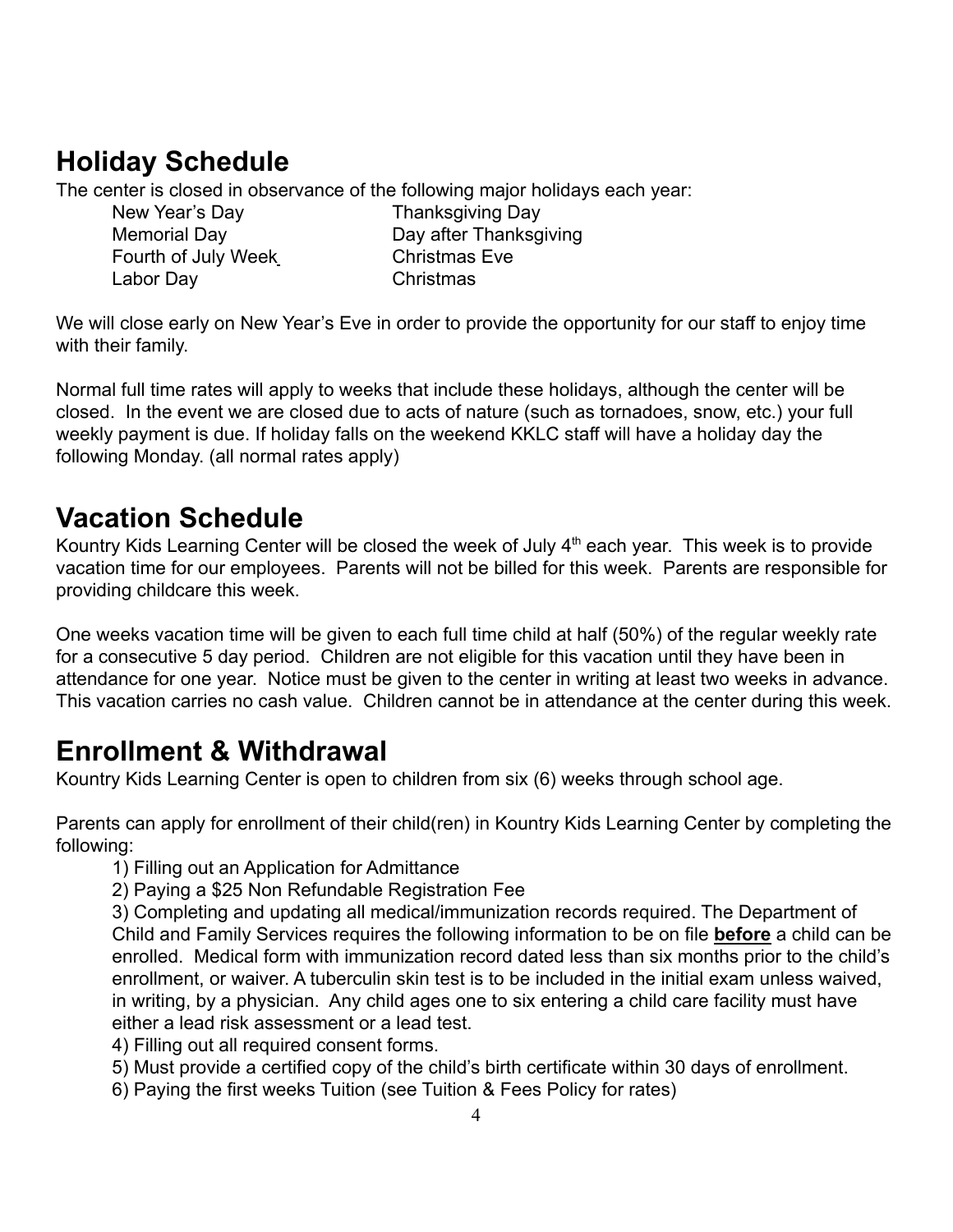7) Any other item requested by Administration

The Registration fee is a once a year administrative fee that must be paid upon each annual anniversary of your child(ren). The Registration fee is not meant to guarantee placement.

An application for enrollment is not contingent until the completed application and registration fee have been turned in.

Kountry Kids Learning Center reserves the right to refuse admission to any child at any time with or without cause.

### <span id="page-4-0"></span>**Tuition & Fees**

Private pay tuition fees are due on the last day of the week before. Should Friday be a holiday or you are absent on Friday, the weekly payment is due on the first day of attendance the following week. Late fees will be charged if payment is not received by the end of the first day of the week, generally Monday. **Tuitions not paid in full regardless of attendance will be considered a cancellation of contract and your child(ren)'s spot will not be guaranteed.**

**Full Time Rates**- Full time is more than 3 days a week. (updated 1/6/2022)

| 6 weeks-15 months   | \$200.00 per week                                      |
|---------------------|--------------------------------------------------------|
| 15 months-24 months | \$190.00 per week                                      |
| 2 years             | \$180.00 per week                                      |
| $3-5$ pre- $k$      | \$170.00 per week                                      |
| School Age          | \$90.00 per week                                       |
|                     | **Before Noon Early Dismissal: \$10 fee charge per day |
|                     | ** Afternoon Early Dismissal: \$5 fee charged per day  |
|                     | **No School Days: \$15 fee charged per day             |
|                     | \$165.00 per week for summer break                     |
|                     |                                                        |

Childcare Assisted Program (CCAP) families are expected to keep their balance paid in full by the end of the month for which the billing occurs. Any balance due after the last day of the month will be subject to a Late Payment Fee and children will not be allowed to attend until the account is paid in full including Late Payment Fees.

**Part Time/Night Care Rates**- Part Time rates will be discussed on a case by case basis. Ask the Office Staff for details.

#### **Late Payment Fees**

<span id="page-4-1"></span>Payments that are late will be charged an additional \$25.

#### **Returned Checks**

There is a \$25 fee on all returned checks. The NSF check must be redeemed with cash within one day of the NSF notice. After two NSF checks, cash will be required or other options may be discussed with administration.

#### <span id="page-4-2"></span>**Overtime Fees**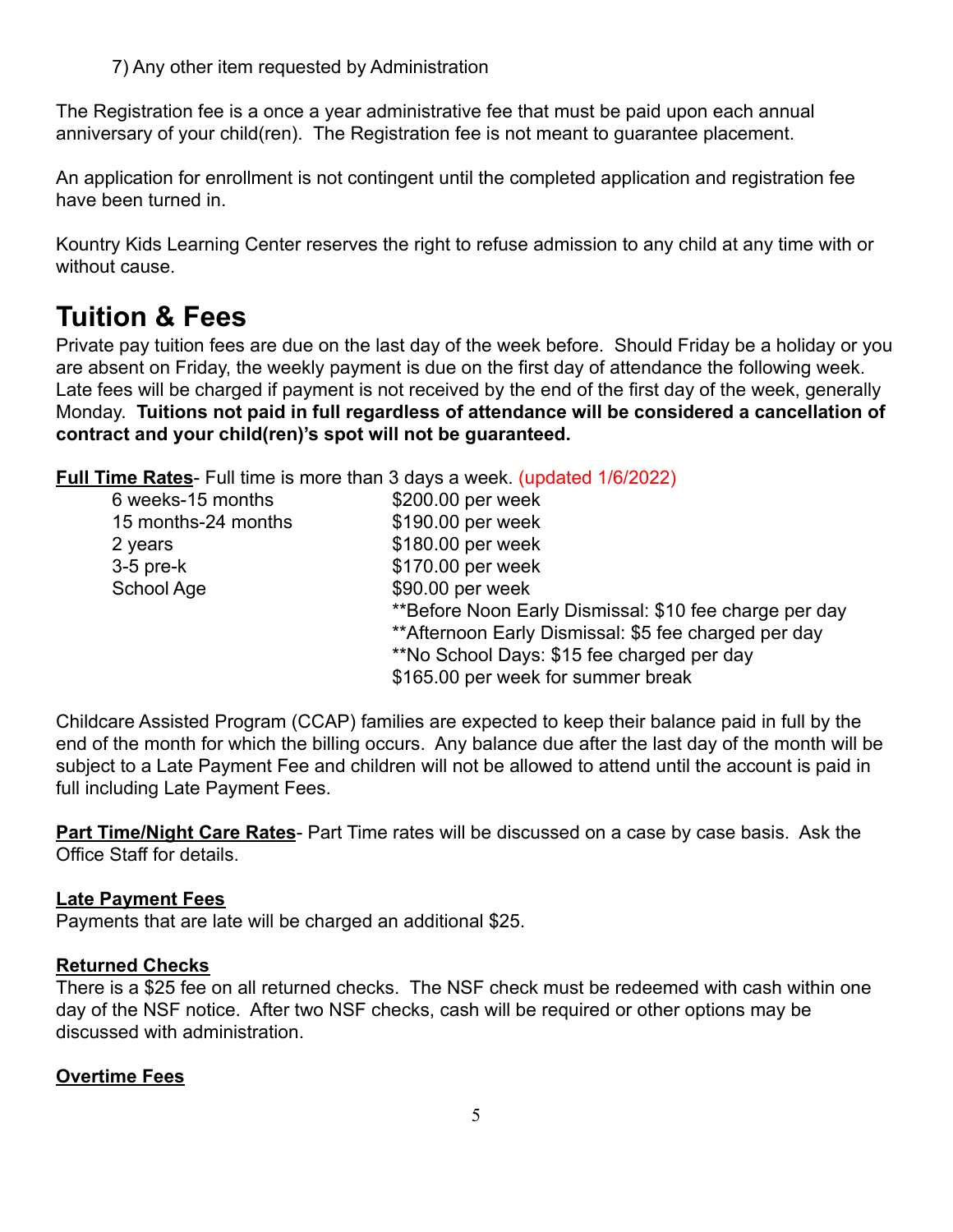There is a \$10 charge per child per ten minutes late of any portion thereof. Late is defined as anytime after the posted closing time (6:00pm.)

Example: Arrive at the center at 6:01pm - \$20.00 late fee per child

\*\*\*\*Rates are subject to change at any time. Written notice will be given.

#### **Admission**

Kountry Kids Learning Center reserves the right to refuse admission to any child at any time with or without cause.

#### **Withdrawal**

Two weeks written notice is required when withdrawing a child for any reason. If two weeks are not given, you may be billed for those two weeks of tuition. Re-enrollment for any reason will require another registration fee.

#### **Refund Policy**

<span id="page-5-0"></span>All registration fees and tuition that is paid to KKLC is non-refundable.

### **Arrival & Departure Procedures**

Parents or authorized adults are required to drop off and pick up their child(ren). Each authorized person will have an individual PIN number to use to be able to enter the center. Each child must be signed into and out of their classroom by the parent or authorized adult at the time of arrival or departure.

The parents or authorized adult picking up each child must take home all papers/information in the child's cubby each day. If there is an incident/accident report for the day, the parent or authorized adult must acknowledge and sign the report at the time of pick up. For more info on incidents/accidents see the incidents/accidents policy.

### <span id="page-5-1"></span>**Late Pick up Policy**

Anyone picking up a child after closing time or after the child has been in attendance for more than ten (12) hours, will be charged the scheduled overtime fees as listed in the Tuition and Fees Policy. The fee is assessed per child and begins when a parent or authorized adult is just one minute late. The official time will be according to Kountry Kids Learning Center's clock located in the office. This fee is to be added to your next weekly payment and must be paid in full before your child can return to the center.

If a parent or authorized adult is late for pick up a phone call will be made to the parents, if there is no response from the parent or authorized adult the emergency contact will be called. If the child is not picked up within 30 minutes the police and/or DCFS may be contacted.

<span id="page-5-2"></span>A child's care will be terminated should the child be picked up late on five (5) occurrences within a one year period regardless of the reasons for the late pickup. It is the parent's responsibility to ensure that an authorized person is available to pick up the child on time.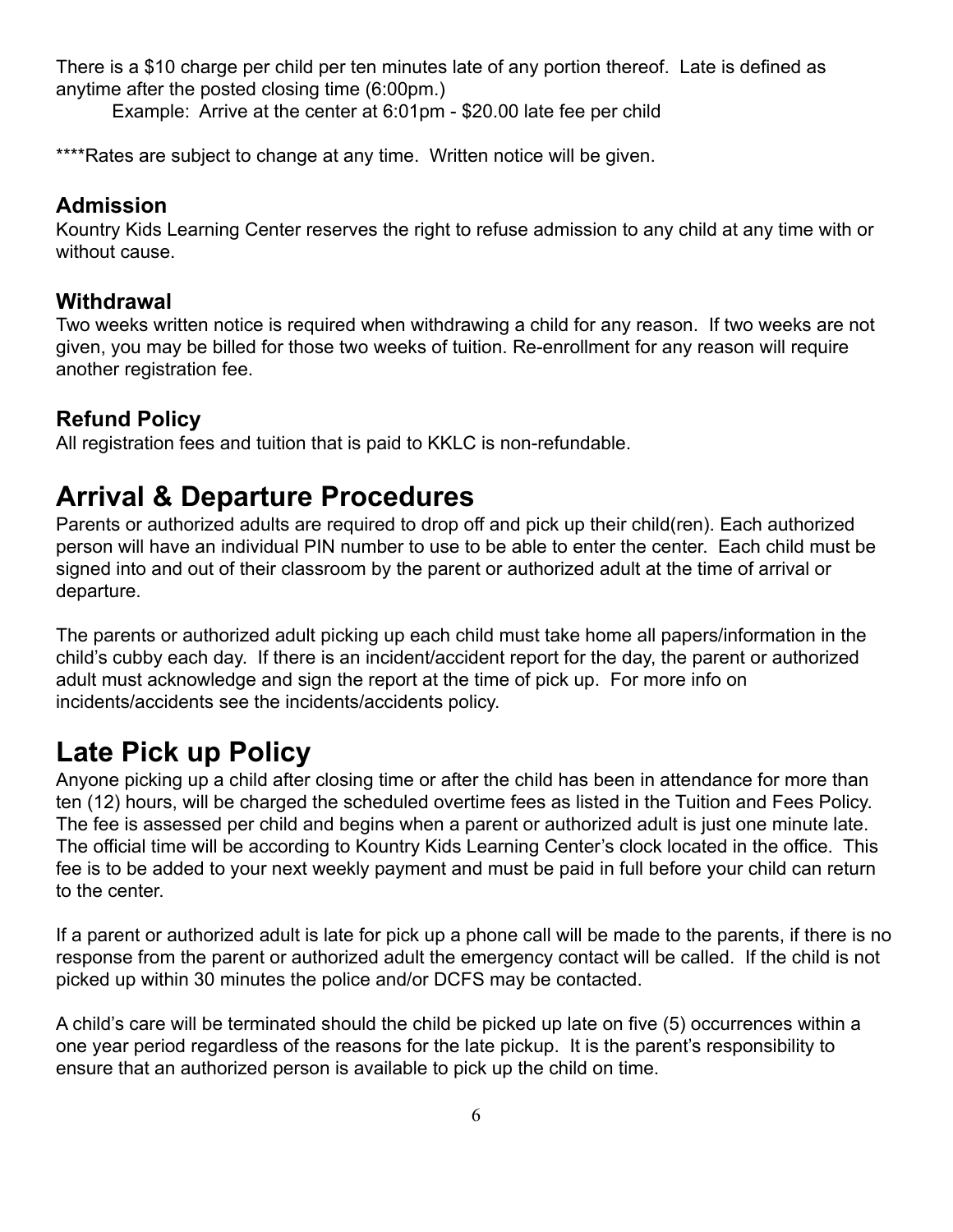### **Mandated Reporting**

Under the Abused and Neglected Child Reporting Act, mandated reporters are required to report and **suspicion** of abuse or neglect to the appropriate authorities. The employees at Kountry Kids Learning Center, Inc. are considered mandated reporters under this law. The employees at Kountry Kids Learning Center, Inc. are NOT required to discuss their suspicions with parents prior to reporting the matter to the appropriate authorities, nor are the required to investigate the cause of any suspicious marks, behavior, or condition prior to making a report. Under the Act, mandated reporters can be held criminally responsible if they fail to report suspected abuse or neglect. We, at Kountry Kids Learning Center, Inc. take this responsibility very seriously and will make all warranted reports to the appropriate authorities. The Abused and Neglected Child Reporting Act is designed to protect the welfare and best interest of all children.

As mandated reporters, the staff of Kountry Kids Learning Center, Inc. can not be held liable for reports made to Child Protective Services which are determined to be unfounded, provided the report was made in "good faith".

Cause for reporting suspected child abuse or neglect include, but are not limited to:

- Unusual bruising, marks, or cuts on the child's body
- Severe verbal reprimands
- Improper clothing relating to size, cleanliness, season
- Transporting a child without an appropriate child restraint (i.e. car seats, seat belts, etc.)
- Dropping off or picking up a child while under the influence of illegal drugs or alcohol
- Leaving a child unattended for any amount of time
- Failure to attend to the special needs of a disabled child
- Sending a sick child to school over medicated to hide symptoms, which would typically require the child to be kept home until symptoms subside
- Children who exhibit behavior consistent with an abusive situation

### <span id="page-6-0"></span>**Communication Policy**

<span id="page-6-1"></span>Verbal communication with staff is encouraged daily at arrival and departure.

### **Educational Program**

<span id="page-6-2"></span>Kountry Kids Learning Center, Inc. utilizes Creative Curriculum. All lesson plans are aligned with the Illinois Early Learning and Development Standards. Each classroom will provide a structured yet flexible and balanced daily schedule. The curriculum is geared toward the developmental level and interests of the class and individualized for each child. Lessons will address physical. cognitive. emotional, and social development. KKLC administers an annual developmental screening of each child, as well as a complete screening within 60 days of a child's entrance into the program.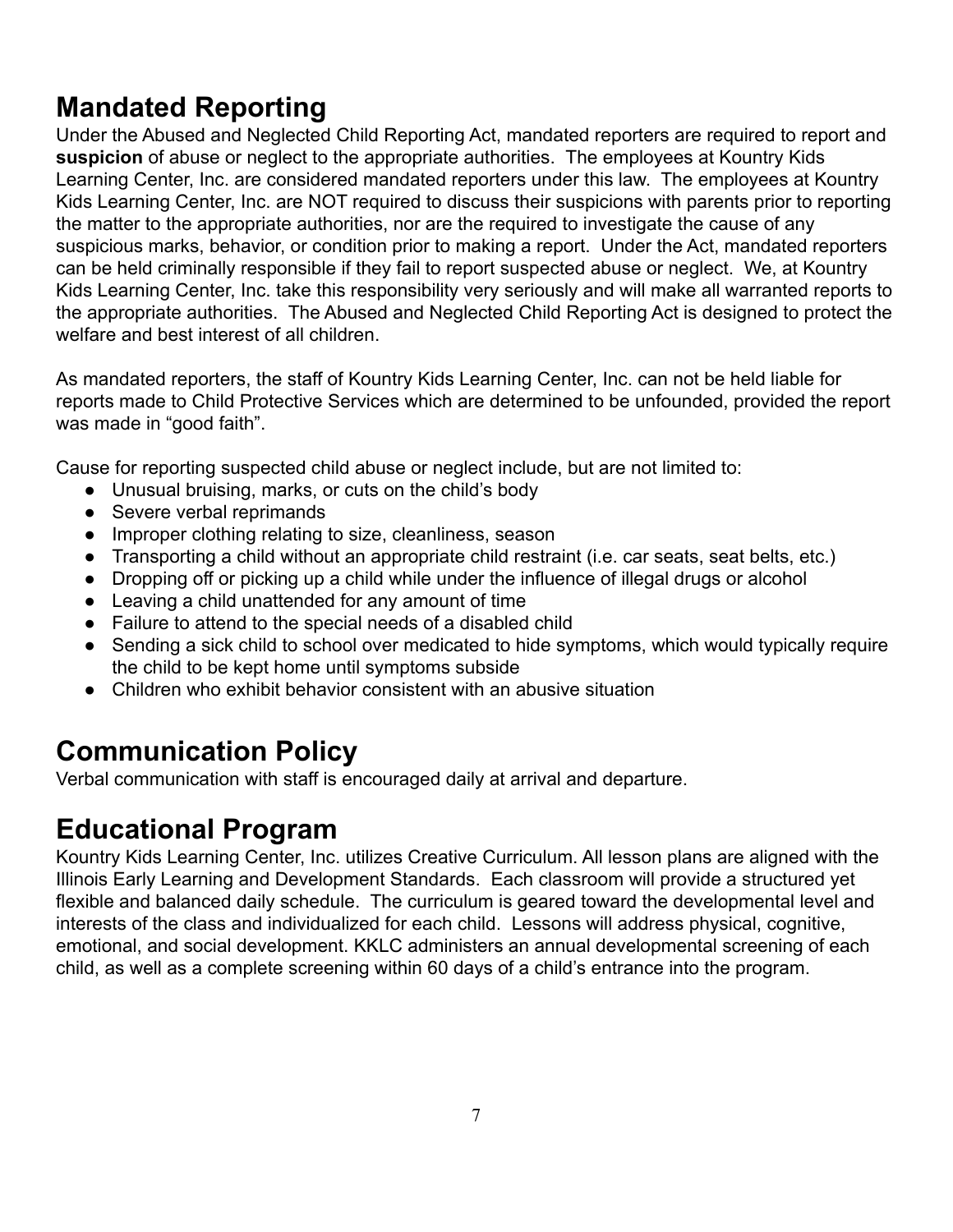### **Classroom Descriptions and Required Supplies**

#### **Infants**

An infant must be at least 6 weeks old at the time of enrollment. We follow a feeding plan that has been suggested by the parent for each infant. The child's in room feeding schedule is updated as his/her diet changes. Feeding and changing times will be recorded and given to the parents daily. Parents are required to provide the following:

- Formula or Breast Milk- refer to Food Program Information
- Bottles
- Disposable diapers and baby wipes
- Diaper Rash Ointment \*\*
- Sunscreen \*\*
- At least 2 complete changes of clothing that can be kept at the center at all times. Clothes must be changed based on the season and each item must be labeled with the child's name.

#### **Toddlers**

Toddlers consist of children approximately 12 to 15 months through 23 months.

Parents are required to provide the following:

- Disposable diapers and baby wipes
- Diaper Rash Ointment \*\*
- Sunscreen \*\*
- At least 2 complete changes of clothing that can be kept at the center at all times. Clothes must be changed based on the season and each item must be labeled with the child's name.

#### **Twos**

Twos consist of children approximately 24 months through 35 months.

- Parents are required to provide the following:
	- Disposable diapers until potty trained
	- Wipes until potty trained
	- At least 2 complete changes of clothing that can be kept at the center at all times. Clothes must be changed based on the season and each item must be labeled with the child's name.
	- Sunscreen \*\*

#### **Pre-K**

Pre-K students consist of children 3 years through 5 years (or until they attend kindergarten). Parents are required to provide the following:

- At least 1 complete change of clothing that can be kept at the center at all times. Clothes must be changed based on the season and each item must be labeled with the child's name.
- Sunscreen \*\*

\*\* DCFS requires that parents sign a permission slip before the center may apply any topical ointment.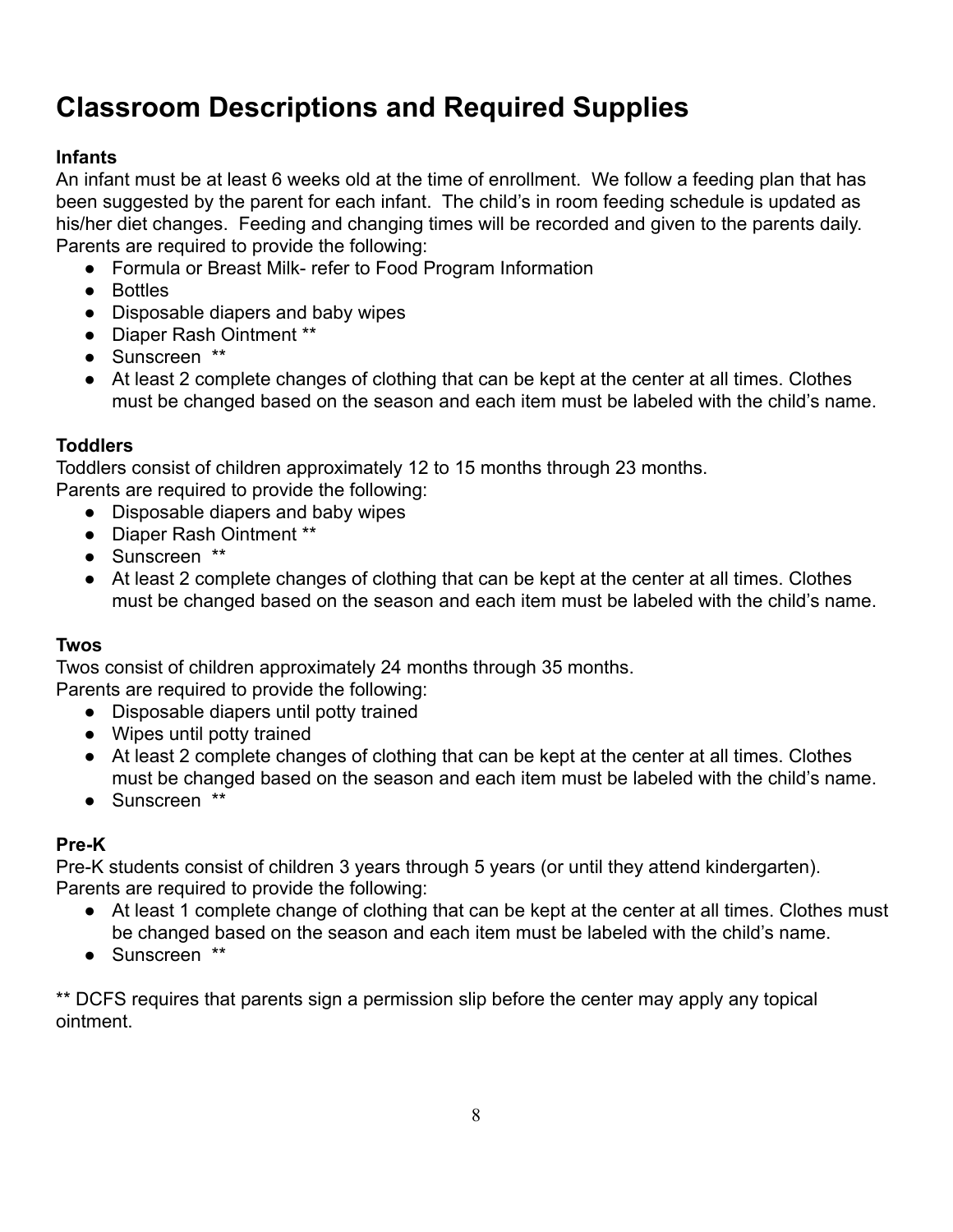### **Meals and Snacks**

Kountry Kids Learning Center provides all children breakfast, lunch and afternoon snack each day. All meals/snacks meet and exceed the guidelines set forth by DCFS and the federal USDA Child and Adult Food Program. The food served to the children periodically includes foods representative of a variety of cultures. Alternate provisions can be made between the administration and parent to ensure a child's allergy and/or special nutritional needs are met. We welcome families to bring snacks/treats for special occasions. Any food that is brought into the program to be shared among the children must be commercially prepared OR prepared in a kitchen that is inspected by local health officials. Monthly menus will be posted on the center's website, on the parent information board and in each classroom. If you would like a copy of the monthly menu stop by the office and we would be more than happy to provide you with a copy.

### <span id="page-8-0"></span>**Absence**

Parents are required to inform the center by 9:00am if a child will not be at the center on a scheduled day. This will enable the center to more effectively maintain appropriate ratios and help the classroom teacher effectively plan for the day. If no notice is given by 9:00am or 1 hour after the scheduled arrival time, whichever is later, it will be assumed that your child will be absent for the day. If you bring your child after such stated time your child may not be allowed to stay for the day due to staff to child ratios. If you are going to be late, call the center. No refund will be given for absenteeism.

**Illness-**If your child is ill, we request that you notify the center administration of the absence, as well as the nature of the illness. This enables our staff to keep track of any illnesses that may occur at our center. If your child has a communicable disease, we ask that you share the diagnosis with the center administration, so that the parents of the children in the school may be notified that a communicable disease is present. Only the communicable disease information will be shared. Kountry Kids Learning Center will take all measures necessary to protect your child's confidentiality. Parents are not required to disclose this information by law, and your continued enrollment will not be based whatsoever on your decision to share the reason for your child's absence from school. Symptoms which exclude the child from daycare or will lead to a child being sent home from the daycare are as follows:

- A child with a fever of 101 degrees F or higher may be sent home at anytime upon administration discretion
- A child with diarrhea and/or a rash combined with a fever of 101 degrees F or higher child may not return until free of all symptoms for 24 hours.
- Illness which prevents the child from comfortably participating in program activities.
- Illness which calls for greater care than the staff can provide without compromising the health and safety of the other children.
- Unusual lethargy, irritability, persistent crying, difficulty breathing or other signs of possible severe illness.
- Vomiting 2 or more times in the previous 24 hours. Child may not return until 24 hours after the last episode of vomiting.
- Mouth sores associated with the child's inability to control his or her saliva, until the child's doctor states that the child is noninfectious.
- Purulent conjunctivitis (pink eye), cannot return until 24 hours after treatment was started.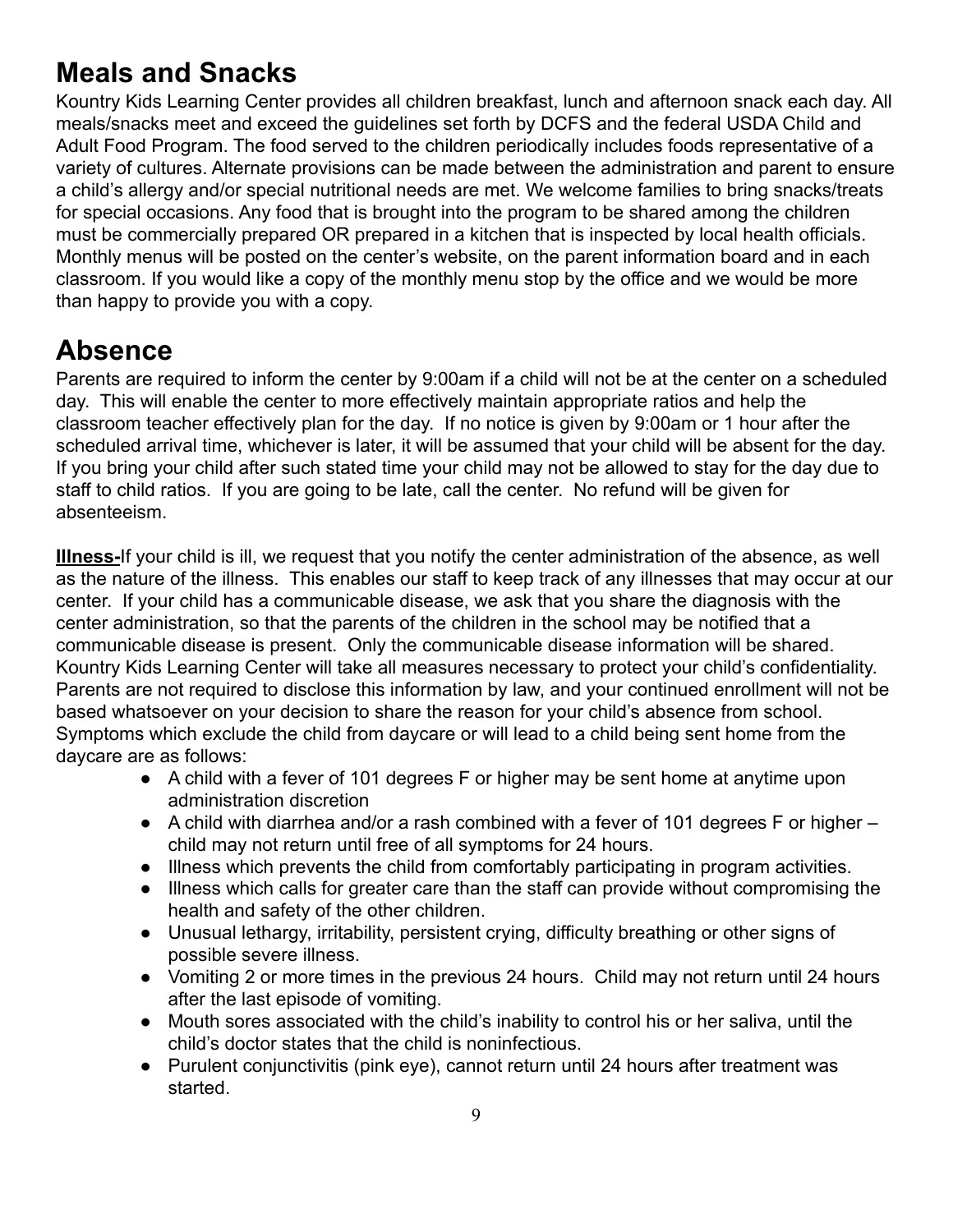- Strep Throat, cannot return until 24 hours after treatment was started.
- Impetigo, cannot return until 24 hours after treatment has started.
- Head lice and or scabies, cannot return until the child is completely free of live lice, eggs or nits.
- Chicken Pox, cannot return until at least 6 days after the onset of the rash (need to be scabbed).
- Whooping cough, cannot return until 5 days of antibiotics received.
- Mumps, cannot return until 9 days after onset on parotid gland swelling.
- Measles, cannot return until 4 days after the disappearance of the rash.
- Other symptoms not mentioned may require your child to be sent home.

In any case that one of the above mentioned conditions presents itself during the day, you will be notified by phone and will be asked to pick your child up from the center and will need to do so within one hour of being notified. Children will be cared for and kept comfortable in the office separate from the other children until they are picked up. The ill child MUST be symptom, fever, vomit, diarrhea free 24 hours (without fever reducing medication) in order to return to care. Payment will still be required in full for any time missed due to illness or injury.

### <span id="page-9-0"></span>**Incident/Accident Policy**

Should your child be involved in an incident/accident during the course of the school day, a staff member will complete an Incident/Accident Report. The Incident/Accident Report will be kept in the classroom.

If a child needs emergency care due to an accident or illness, the parents will be contacted immediately. If the parent is unable to be reached the emergency contact listed on the registration form will be contacted.

Parents or authorized persons are required to sign an Incident/Accident Report from that day at pick-up. A copy of the report will be given to the parent or authorized adult. A copy will be kept on file at the center. The classroom teacher will be able to briefly discuss the matter with the parent/authorized adult at pick-up. However, should you feel it necessary to have an in depth discussion or meeting, it is most appropriate to schedule the meeting for a later date because the teacher is responsible for supervising the remaining children in the classroom. A telephone conference may be scheduled for later in the day or for the next day at nap/rest time if the parent(s) is unable to meet at the center during the course of the day.

<span id="page-9-1"></span>Kountry Kids Learning Center, Inc. carries appropriate liability insurance for secondary purposes.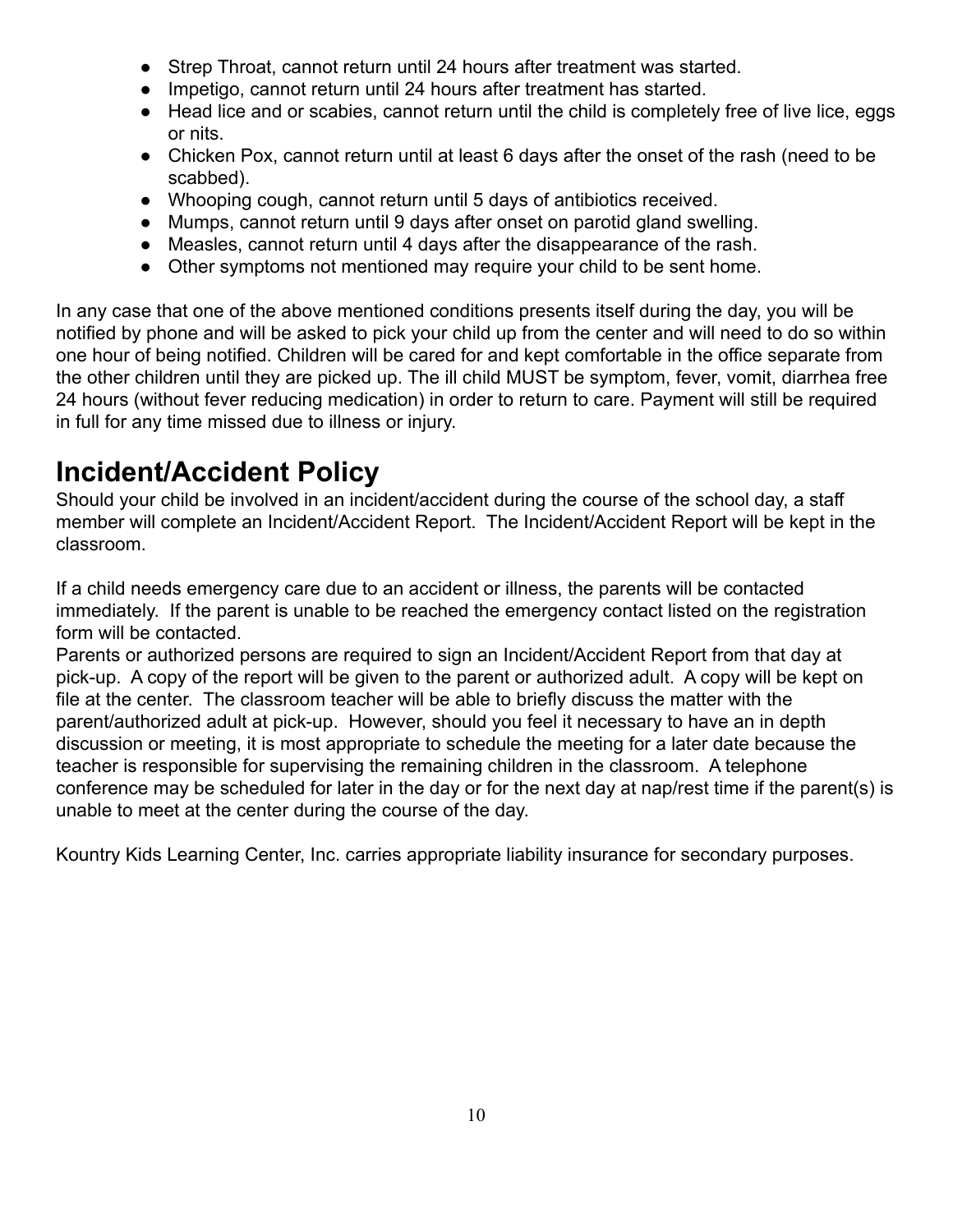### **Emergency Policy**

In the event of an emergency the following actions will be taken.

- 1) Emergency care will be initiated and
- 2) Parent/Guardian will be immediately notified
- 3) In the event that a parent/guardian is unavailable, we will contact the emergency contact listed in the child's file.
- 4) If emergency medical treatment is required, a child will be immediately transported (by ambulance or center administration) to the hospital/medical center of choice indicated on the child's Consent to Daycare Provider form located in the child's file.
	- KKLC maintains current contact information for each child's primary care provider and emergency care agency. Please inform the office immediately if any of the providers change.

### **Medication Policy**

**Prescription medications** can only be administered to the child whose name appears on the label and dosage as outlined on the label and in the original container. All medication is administered by administration only. Parent must fill out a medication authorization form and turn the form and medication into the office. Administration will compare parental instructions in the medication authorization form to assure instructions are consistent with medication labels and/or doctor's note. Any expired medication will not be administered. All medication will be properly stored in a locked box/refrigerator in the administrative offices. If the medication requires refrigeration please let administration know so it can be stored properly. KKLC does not administer the initial dosage of medication (except with physician's written permission for life-threatening situations). Administration will document the name of the medication, the amount, time given and the name of person administering the medication.

**Medication delivered by a device** must be turned into the office with written instructions on indications for use. Parents/Physicians must provide information in regards to signs and symptoms the medication administration is required. It is necessary that the parent demonstrate proper administration of the device and any special care the child requires after medication is administered. Parent and administration will document and sign documentation that proper demonstration and care was provided. Medication delivered by a device will only be administered by individual(s) properly trained. If a medication is prescribed long term, administration of the medication will be provided annually and/or with staffing or device changes.

**Over the Counter medications** must be brought to the center in the manufacturer's packaging, labeled with the child's name, and a medication form filled out. Dosage must coincide with the manufacturer's recommended dosage or documentation from the physician. If the manufacturer states that a physician must be consulted for the age of your child, the center must have documentation on file regarding the dosage to be given from the child's physician.

### **Field Trips/Off Premises Trips**

On occasion, Kountry Kids Learning Center staff may take children to the local park located 3 block away or other close by places. These trips may be taken without a permission slip or notice.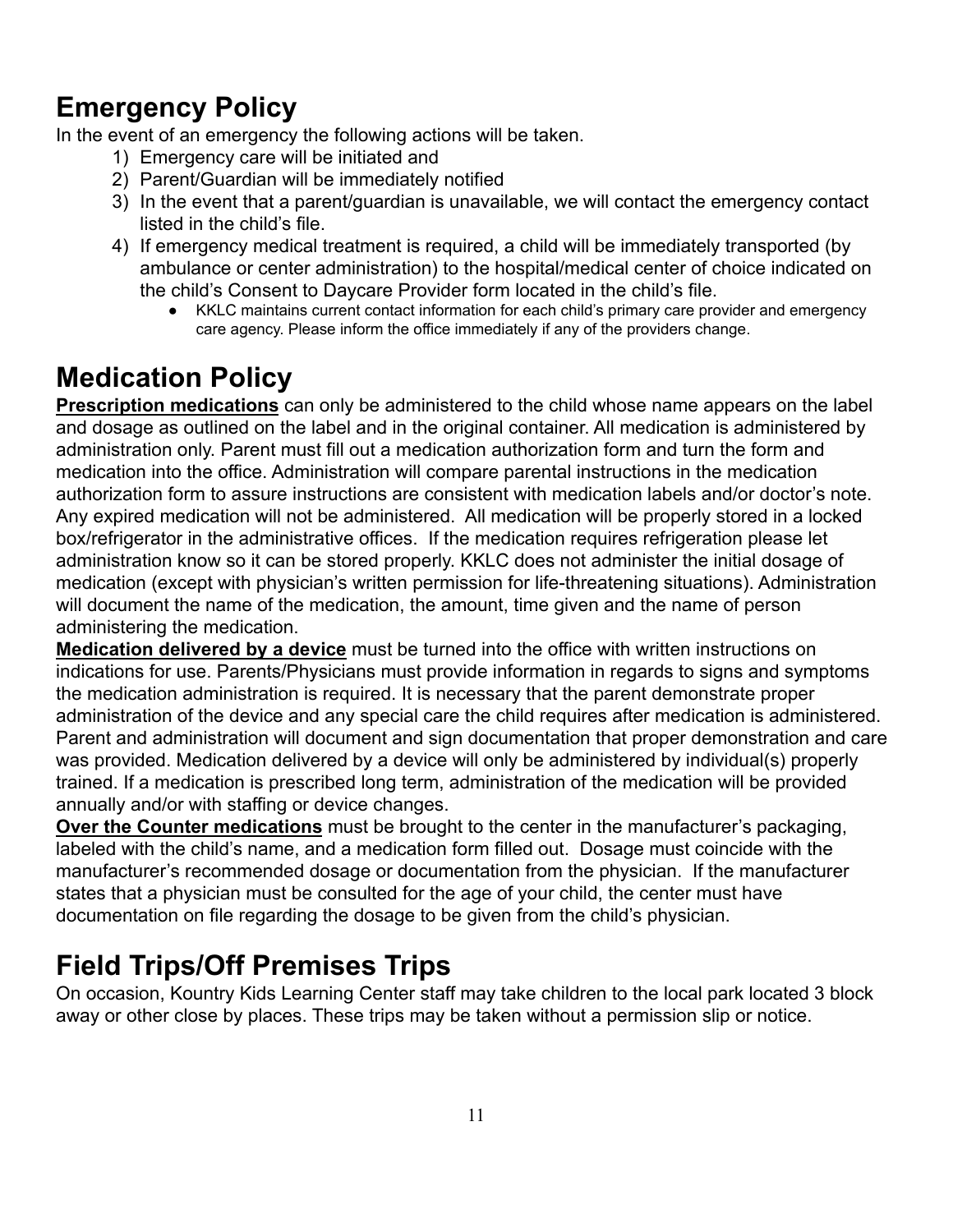### **Parent/Guardian/Grandparent Participation**

We invite parents and grandparents to participate in all aspects of the program. They are open to visit the center at any time and are encouraged to interact in all areas of a child's day at the center. We hold parent/teacher conferences twice per year. Classrooms provide daily reports for each child. Our website is updated frequently, www.kountrykidslearningcenter.com, on upcoming events and fundraising. We send out Facebook alerts, text messages and e-mails.

Classroom art is sent home along with photos and crafts. Adult family members (i.e. parents, grandparents, aunts, uncles, cousins etc.) are invited to attend field trips, parties, daily classroom activities and special center-wide events.

### **Parent/Teacher Conferences**

KKLC provides two opportunities per year for parents and teachers to meet to discuss a child's development and classroom experiences. Parents will be notified and a sign-up sheet will be posted for parents to choose the best time that fits their individual schedule. If any of the times and/or days allotted for conferences do not work for the family, parents may speak to the classroom teachers in order to find a date to fit both of their schedules. Conferences with the teachers and/or director can be requested any time per year and a time will be scheduled to accommodate the schedules of all parties involved.

At Kountry Kids Learning Center, we strongly believe that the parents/guardians are their child's first teachers. It is essential for strong communication and a collaborative relationship between home and school. KKLC staff and administration solicit information from parents in regards to family child rearing and cultural practices. We encourage parents to voice any questions, comments or concerns for continuous program improvement.

### **Family & Community Engagement**

KKLC promotes family and community engagement on a daily basis. Strong relationships between families, caregivers and the community have a positive impact on child development. KKLC offers many family supports such at:

\*Lending Library (backpacks with books and activities)

\*Books R Fun (Books and activities parents can purchase)

\*family meetings

\*information available on services in community

\*Scholastic Book Club

\*Facebook Page

\*Open House Events

- \*Discount coupons
- \*Participate in the local high school's Business Partnership Class

\*Attend local high school's Career Fair (Annual)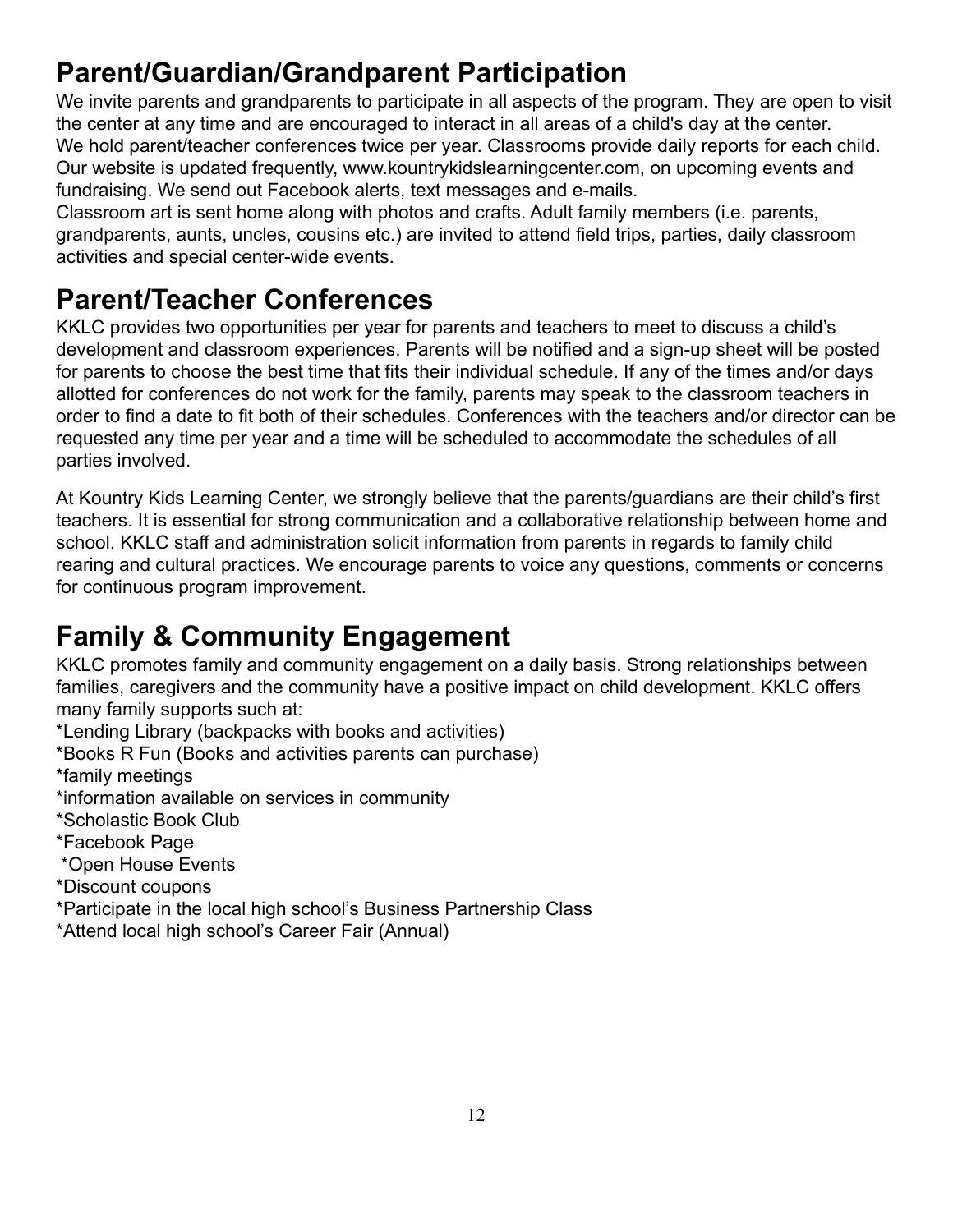### **Child Transitions**

Kountry Kids Learning Center strives to make each child's transition to a new classroom as smooth as possible. Approximately one month before a child transition, the child's teacher(s) and the center director will begin having conversations with the child's parent/guardian in regards to the approaching transition. If all parties involved agree that this transition is in the best interest of the child, the director will then send a transition letter to the child's parent/guardian. The letter outlines the classroom in which the child will be moving to, the new teachers & their typical weekly schedule, a plan of transition visits in the new class and the official first day that the child will be permanently in their new class. Along with the transition letter will be a child information form to give the teachers in the child's new room updated and specific information regarding the child.

### **Other Child Transitions**

Kountry Kids Learning Center recognizes the many transitions in children's lives. Some of these transitions include transitioning from: parents to caregivers, daycare to kindergarten and from room to room. KKLC makes every effort to plan for these transitions in advance. As the transitions approach the KKLC staff have plans in place to help parents and children adapt. Handouts will be given to parents that have suggestions to help make the transitions as smooth as possible. The most important part of the plan is that parents and caregivers communicate.

### **Complaint Procedure**

If for any reason a family has a concern about any issue that may arise they are encouraged to contact Connie Ward (Director) Stephanie Neuman (Owner/Director) or Kris Neuman (Owner). We take all input very seriously. We will thoroughly investigate and do what we can to clear up any issues for all parties involved.

### <span id="page-12-0"></span>**Personal Belongings Policy**

The center will provide all games, toys, books, etc. necessary for each child. Children are not permitted to bring their personal toys to the center due to the risk of damage, sharing issues, and loss. Parents are responsible for enforcing this policy with their children.

Children may bring one non-musical soft toy or stuffed animal that can be used for nap time only. Please mark these items with the child's name. Kountry Kids Learning Center reserved the right to deny any personal belongings for any reason.

### <span id="page-12-1"></span>**Release of Personal Information/Confidentiality Policy**

<span id="page-12-2"></span>Kountry Kids Learning Center will treat the personal information of each child and family as private information. Personal information will not be shared with other children, parents or families. Each child's personal information will only be available to the necessary staff that are in direct contact with your child(ren), police and DCFS (upon request).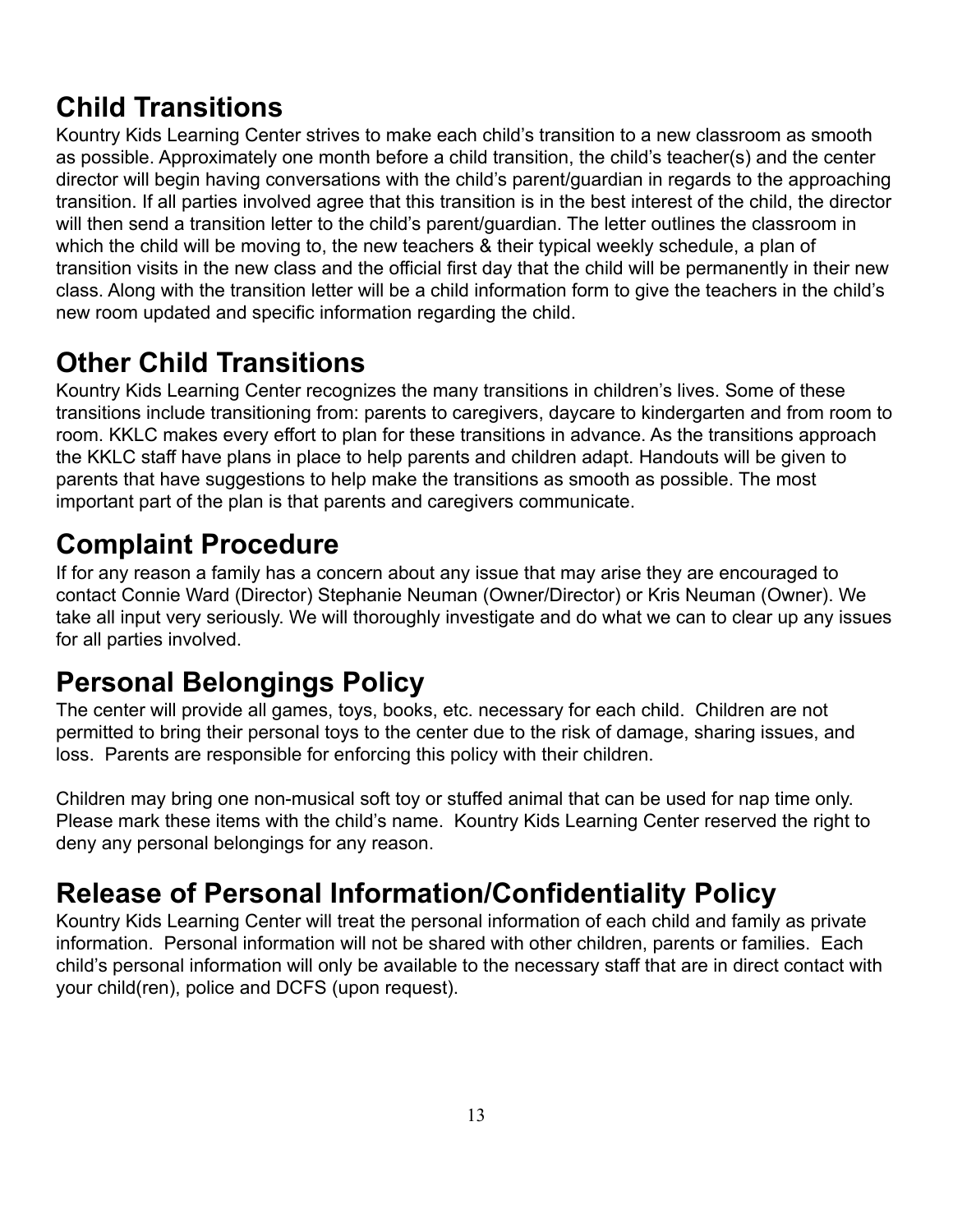### **Guidance and Discipline Policy**

Appropriate behavior is built upon mutual trust between the children and their teacher and/or caregiver. This does not happen overnight and requires effort from both teacher and child. It also requires support from parents. We are partners in this process and as partners we have a responsibility to each other. We do our very best and we know that we can count on your support in this endeavor.

Discipline means teaching and training and is the key to the way children behave. Discipline is an ongoing process. It begins early in a child's life. It involves changes as a child matures and continues until the child is an adult. It then goes on as self discipline. Guidance by our caregivers helps children to develop self control; respect the rights of others; express their emotions appropriately; build self esteem; become self reliant and develop organizational skills.

At times children misbehave because they are tired, hungry, or sick. They may also misbehave because they were never clearly told that a certain behavior was not appropriate. However, many times children misbehave because they are angry, jealous, afraid, or have hurt feelings. Understanding the cause of a child's misbehavior can help us choose an effective method of changing the inappropriate behavior.

The goals of good discipline and guidance are the following:

- To encourage appropriate behavior
- To help prevent problems from arising as the child matures
- To instill a lifelong sense of self discipline

At Kountry Kids Learning Center, Inc. we feel that appropriate behavior can be developed through these basic steps:

- 1. We set realistic limits necessary for the child's safety and well being that are developmentally appropriate.
- 2. We inform the children of our expectations. Each child will understand the limits beyond which he/she will not be allowed to go. He/She must also realize that there will be consequences to their actions. We promote independence by allowing the children to share in setting limits and rules where possible.
- 3. We encourage (depending on the child's age) the child to talk about their feelings instead of misbehaving.
- 4. We divert attention and/or remove the child from the area of conflict when possible to a more acceptable behavior or activity. Often, telling the child "No", in a calm voice, when appropriate can also be effective.
- 5. We may use the Time-Out method to give the child time to cool off. Removal from the group to help the child gain control shall not exceed one minute per year of age. When using this method the child will be told how long it will be. The child will also be in a safe place. The child may observe the group at this time, but not participate. If it is concluded that the child cannot remain in the group he/she may be removed to the director's office for further consultation.
- 6. We provide encouragement when a child fails and value these mistakes as learning opportunities.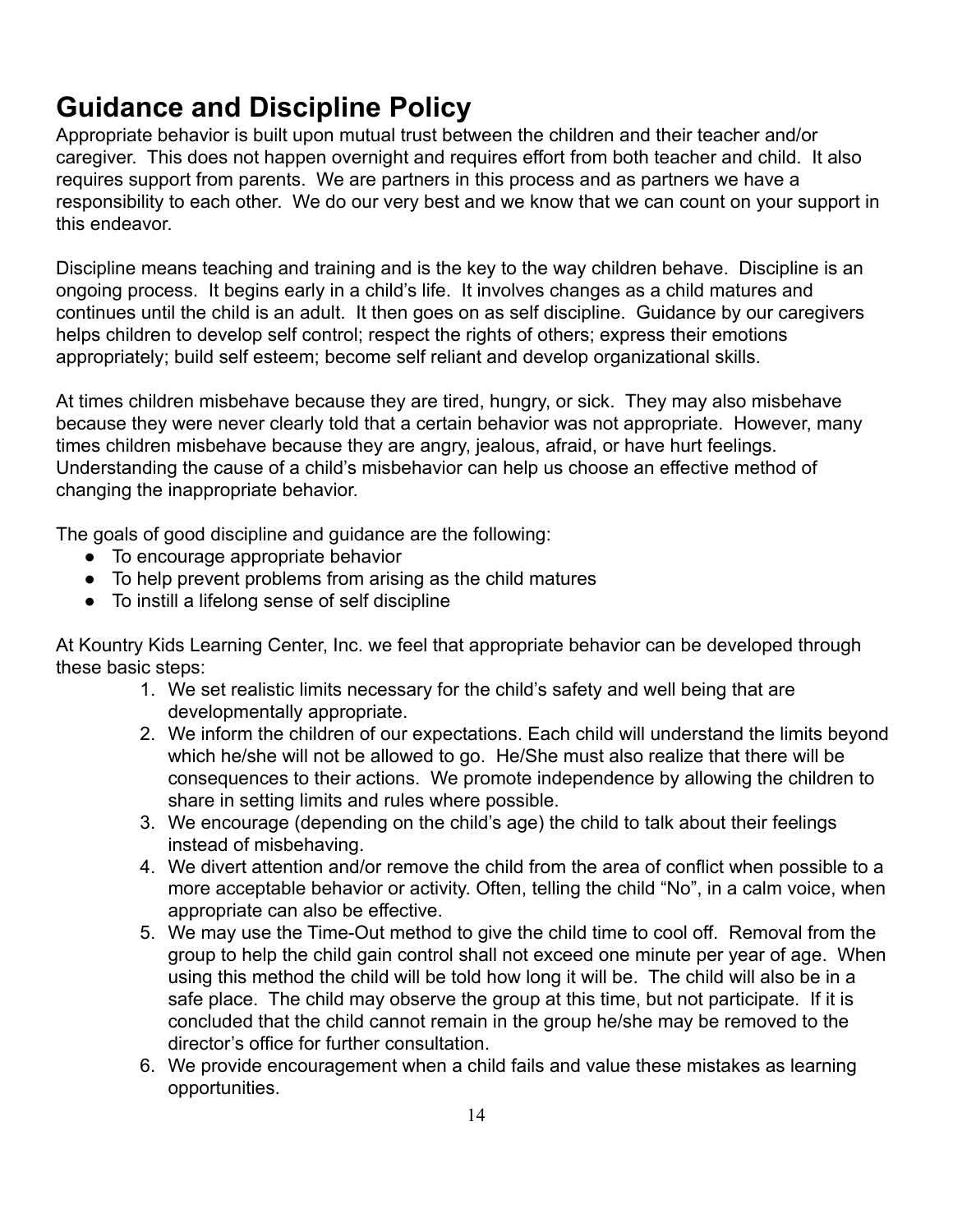- 7. Children shall not be disciplined for toilet accidents.
- 8. We are consistent. Children will test us to see if we are.
- 9. We enforce the limits that we have established in a firm but fair manner. However, we will patiently remind the children of the rules as needed.
- 10.We strive to be good role models by setting good examples as the adults who care for them.
- 11. We will not use physical punishment of any kind.

Effective discipline is a positive process. We make every effort to understand your child's needs. We reward positive behavior through the use of praise, smiles, hugs, and "Thank You". We use material rewards sparingly.

We discourage misbehavior firmly, fairly and consistently. We adapt our methods of discipline and guidance as your child grows and matures. It is our responsibility to see that every child has an atmosphere in which they can learn and grow to the best of their ability. Whatever your child's age, love and understanding are the keys to more appropriate behavior and the steps to personal success. \*A child who, after a number of attempts have been made to meet the child's needs, continues to demonstrate the inability to benefit from the program offered, or whose presence is detrimental to the group shall be discharged from the center.

THIS HANDBOOK IS SUBJECT TO CHANGE. ALL CHANGES WILL BE POSTED IN ADVANCE.

### **Fire and Severe Weather Drills**

Kountry Kids Learning Center staff and children participate in Fire and Disaster drills regularly. Evacuation plans are posted in each classroom. Please call ahead to verify that the center is open before you leave home on bad weather days (i.e. - heavy snow storms). Our closing can be found on the KHQA Channel 7 News and KKLC- Rushville Facebook page.No refunds are given for days missed due to inclement weather, etc.

### **Advertising and Media**

KKLC often takes pictures of our students and likes to publish them. KKLC has a Facebook page and often publishes pictures to their Facebook page; youtube channel or other social media outlet. KKLC has a strict policy that no children are to be tagged by an employee in a picture for security purposes. If you wish to tag your child, you may do so, but please do not tag any other child. It is encouraged that you do not tag ANY children, including your own. KKLC also publishes pictures to the local newspapers. If you do not want your child's pictures to be published in any of these media, please inform the KKLC office in writing of your request. Children that are deemed wards of the state will not be published in any media of any kind.

### **SPECIAL NEEDS POLICY**

. Our program supports the full inclusion of children who require additional support because of a physical, cognitive, social or emotional need. Indoor and outdoor areas are arranged so all children can move freely and make choices based on their abilities, interests and needs. We provide developmentally appropriate group experiences for all children and encourage the socialization of